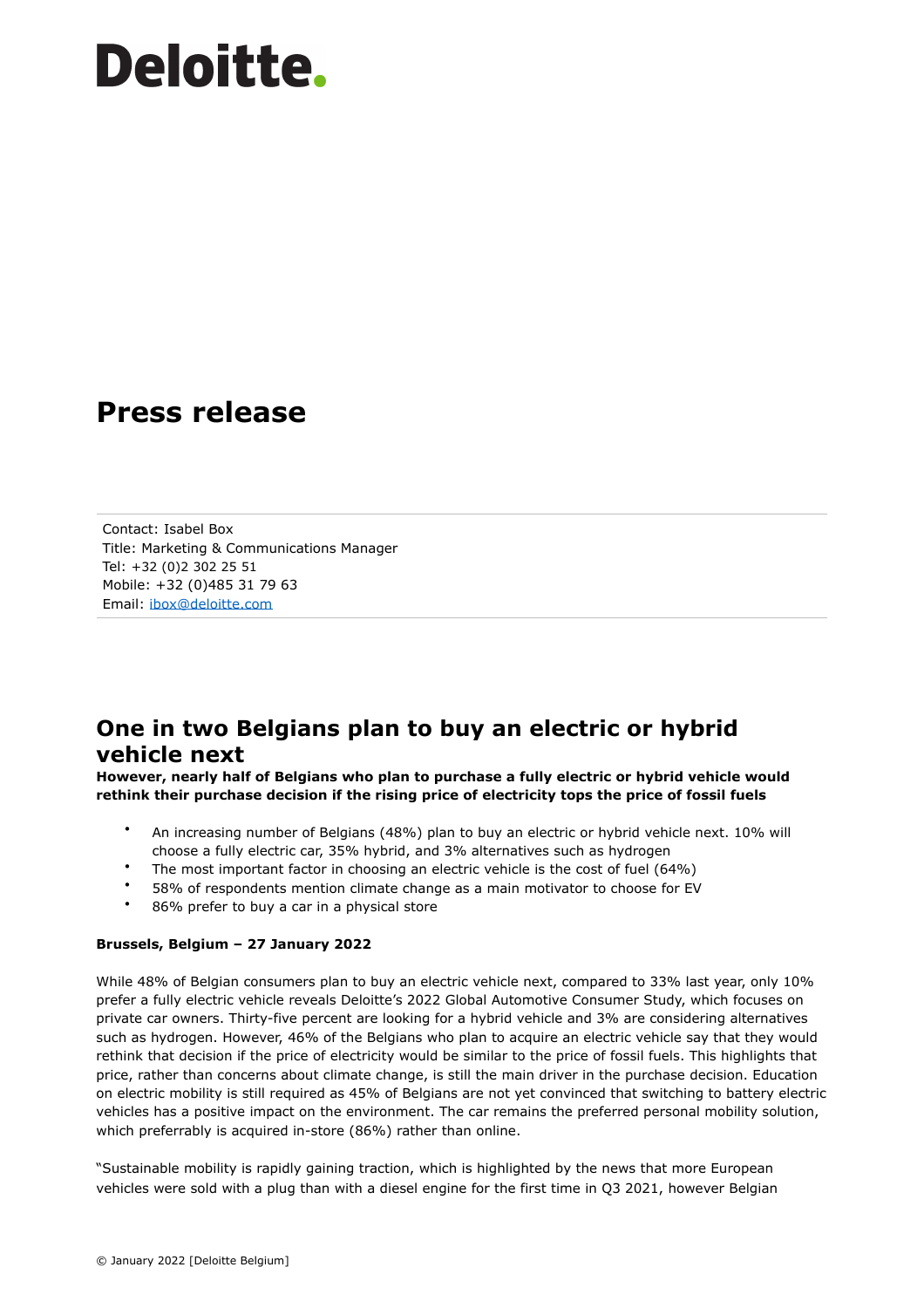consumers still prefer vehicles with conventional engines. Only 10% plan to go fully electric while 35% prefer a hybrid vehicle, and more than half still prefer a fully petrol or diesel engine. This raises the question of whether we are moving as fast as we need to be away from the traditional combustion engine and toward a more sustainable automotive ecosystem. Further work is required to address consumer concerns regarding charging infrastructure and the cost-price premium," explained Aled Walker, Automotive Leader at Deloitte Belgium.

#### **Choice for electric mobility—BEV (all-battery electric), PHEV (plug-in hybrid electric) and HEV (hybrid electric)—is not driven by the concern for the environment**

While the study confirms that an increased number of consumers (one in two compared to one in three last year) is looking for an EV, hybrid vehicles remain the most popular with 35% choosing hybrid electric (HEV) or plug-in hybrid electric (PHEV), and only 10% all-battery powered electric (BEV). More than half of Belgian consumers (52%) still prefer a fully gasoline/diesel engine. The most important factor in choosing an EV is the cost of fuel (64%) while major detractors remain, besides the price of electricity, the premium price of the vehicle (25% vs 28% in 2021) and the driving range (21% vs 27% in 2021). Consumers expect a driving range of 626 km from a fully charged BEV. This is in line with the expectations in neighbouring countries, 688 km in France and 616 km in Germany. 58% mention climate change and 37% personal health concerns as main motivators. Thirty-nine percent consider extra taxes on internal combustion engines (ICE) and 29% government incentive programmes as a motive to switch to EV.

Charging at home is preferred by 58% compared to a significantly lower but rising number of people mentioning that they would make use of the public charging infrastructure (28%). These numbers were 64% and 19%, respectively, in 2021. There are three common barriers to charging at home: the lack of possibility to install an EV charger (35% of 35 to 54 year-olds), the cost of installation (50% of 18 to 34 year-olds), and the lack of knowledge about how to install an EV charger (42% of 55+ year-olds).

"Education on electric mobility is still required as 45% of Belgians are not yet convinced that switching to fully electric vehicles (BEVs) has a positive impact on the environment. There are also opportunities to provide improved charging solutions for the 58% of consumers who prefer to charge at home. Of these consumers, 40% would connect to the regular power grid whereas 23% would use an alternative power source like solar energy, which is significantly higher than in neighbouring countries like France (14%), Germany (17%), and the UK (7%)," said Aled Walker.

#### **The car remains king**

The personal car is still the preferred means of transportation for most Belgian consumers, with only 7% saying that they never use a car. Only 10% use public transport daily, whereas 26% never make use of it. COVID-19 has had a slightly higher impact on the buying behaviour of young consumers with 51% of the 18-34 age group saying that due to COVID-19 they would buy a car to avoid the use of public transport.

"Multimodal mobility, meaning the use of multiple transport means in one trip, is emerging but not yet fully established. Six out of 10 consumers say they opt for it at least a couple of times per year, while only 4% daily. Multimodal mobility is obviously more frequently adopted in an urban environment where there is a higher density of shared scooters, bikes, and cars to complement the public transport network," explained Aled Walker.

#### **In-store buying preferred over online shopping**

Eighty-six percent of all those interviewed prefer to buy a car in a physical store over online. Even when purchasing online, authorised dealers (50%) are considered as the preferred partner. For used cars, third party retailers (35%) are an important channel. When opting to buy virtually (only 12%), convenience (35% vs 33% in 2021), speed of transaction (25% vs 32% in 2021), and ease of use (21% vs 11% in 2021) are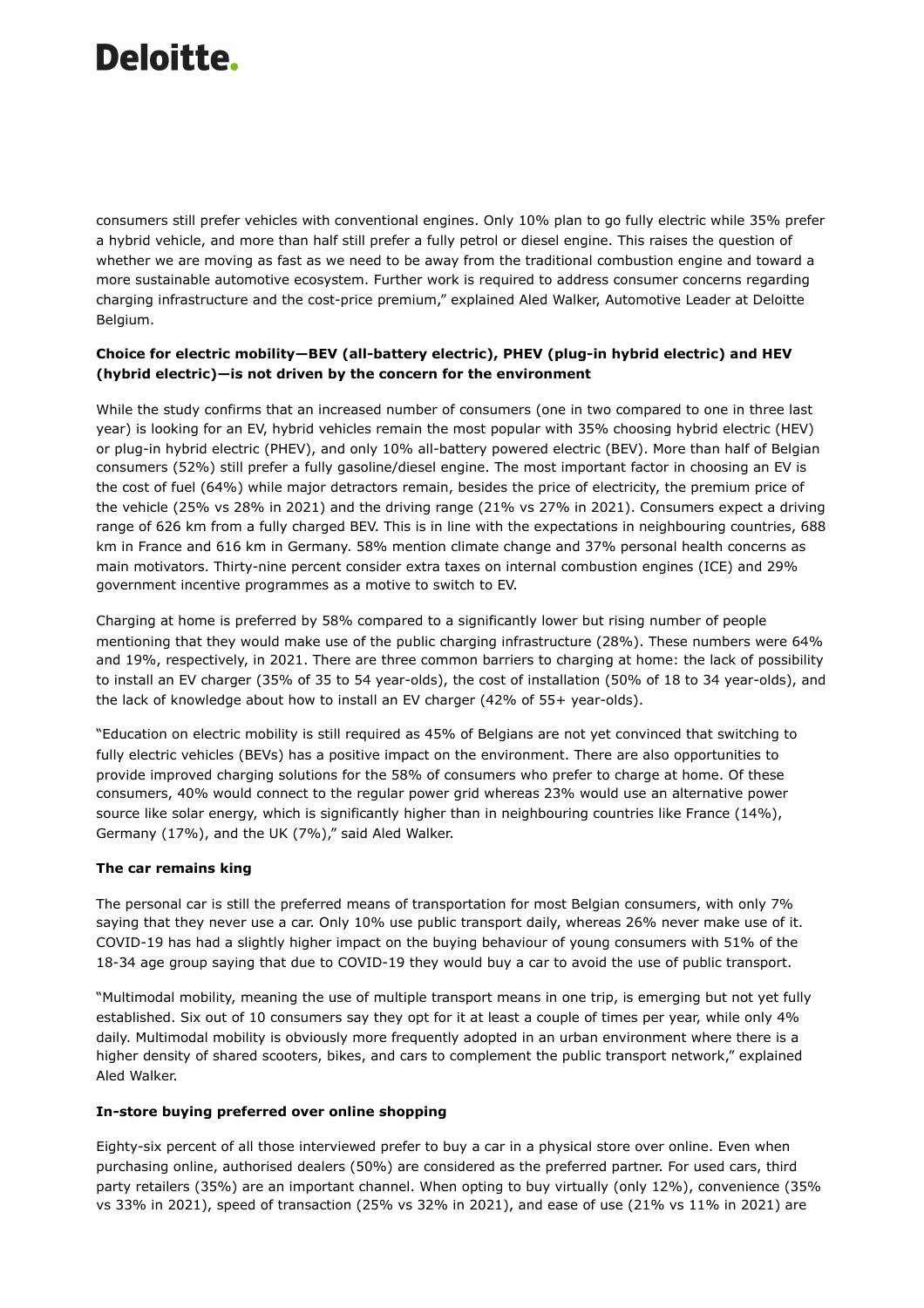considered the main reasons. Whereas in 2021 20% mentioned health reasons as one of the drivers to buy online, this figure has declined to only 10% in 2022.

"The main reason for not wanting to purchase a vehicle online is the human factor, including the desire to negotiate the price (48%), the possibility to ask a real person questions (39%), and the personal contact in case something might go wrong (37%). However, a perception of increased convenience and ease of use will likely support continued growth of virtual purchase processes," said Aled Walker.

#### **Personal data, mobility apps, and vehicle-as-a-service**

Even though consumers are becoming increasingly cautious about sharing personal data, when considering the benefits of having a connected vehicle, six out of 10 say that they are willing to share personal data with the manufacturer or a third party if it helps with vehicle maintenance, road safety or when it saves time suggesting alternative routes in case of traffic congestion.

Map and journey planner apps are more frequently used with one out of five using them at least a couple of times per week. The uptake for public transport apps, single mobility service apps, and multimodal apps is still quite low. Thirty-three percent say they never use a public transport app, and half of them say they never use single or multimodal mobility service apps. Mobility app providers can increase customer loyalty by enhancing their service offering in the same app as only 10% of respondents do not want several different services within one app. All users of mobility apps across all age groups however indicate that the price and the ease of use are the most important criteria to use the service.

Interest in a subscription service which would offer the convenience and flexibility to periodically opt for a different vehicle is higher among the younger generation (30% of 18–34-year-olds), provided it would be cheaper (52%) than regular leasing.

#### **About this research**

Deloitte's Global Automotive Study is annual research that has been conducted for more than 10 years and surveys consumer mobility behaviours and their impact on the global automobile sector. For the 2022 edition, over 26,000 consumers in 25 countries have been surveyed of which 1,057 Belgians equally based in urban (31%), suburban (32%) or rural areas (37%).

Discover more on: <https://www2.deloitte.com/be/automotive-consumer-study>

#### **Deloitte in Belgium**

A leading audit and consulting practice in Belgium, Deloitte offers value added services in audit, accounting, tax and legal, consulting, financial advisory services, and risk advisory services.

In Belgium, Deloitte has more than 5,100 employees in 11 locations across the country, serving national and international companies, from small and middle-sized enterprises, to public sector and non-profit organisations. The turnover reached 635 million euros in the financial year 2021.

Deloitte Belgium BV is the Belgian affiliate of Deloitte NSE LLP, a member firm of Deloitte Touche Tohmatsu Limited. Deloitte is focused on client service through a global strategy executed locally in more than 150 countries. With access to the deep intellectual capital in the region of 345,000 people worldwide, our member firms (including their affiliates) deliver services in various professional areas covering audit, tax, consulting, and financial advisory services. Our member firms serve over one-half of the world's largest companies, as well as large national enterprises, public institutions, and successful, fast-growing global companies. In 2021, DTTL's turnover reached over \$50.2 billion.